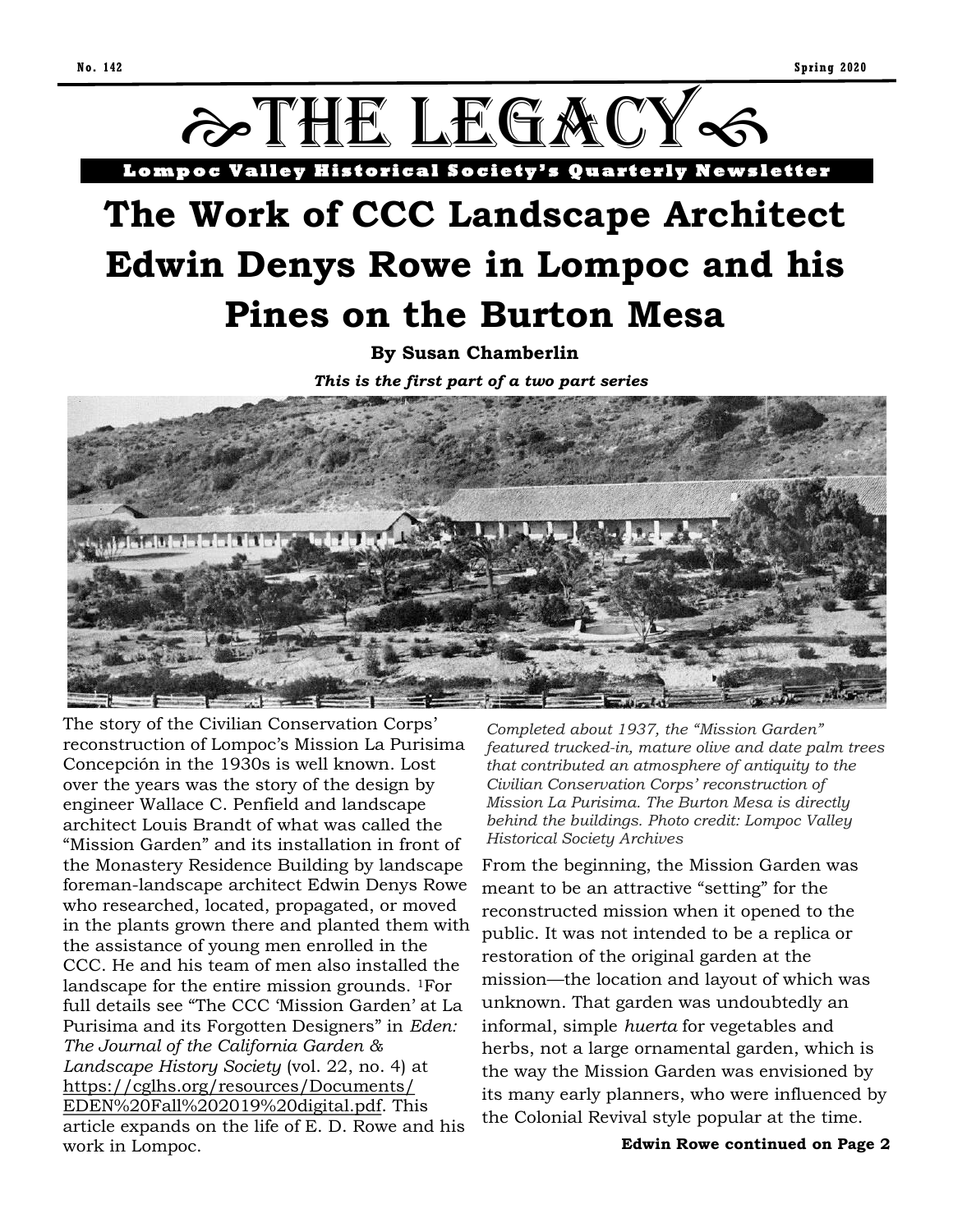#### Page 2 **Edwin Rowe continued from Page 1**

research into their medicinal uses by Indians throughout California was based on what was *Pat Walsh.*  known at the time. He did not have access to Within its formal layout, the Mission Garden was conceived as a living museum of plants imported by the Franciscan colonizers of Alta California as well as native plants utilized by the Native American Indians who taught the Franciscans about medicinal and other uses for endemic plants. Rowe was already a wellregarded authority on native plants. His new specific, local Chumash uses or the ethnographic notes compiled from about 1911 by John P. Harrington, which included his Lompoc area consultant, Fernando Librado.<sup>2</sup>



*Aerial view of the Civilian Conservation Corps' Twin Camps facilities on the Burton Mesa (top left) with (to the right) the reconstructed Monastery Residence Building and its romanticized, formal "Mission Garden" laid out in front of it. Ed Rowe's nursery beds, where plants were raised in cans recycled from the mess hall, is below the garden, and the keyhole-shaped, original parking area is above it. No other mission buildings had been reconstructed yet when this photo was taken.*

*Photo credit: Lompoc Valley Historical Society Archives.*

One of at least five children, Edwin Denys Rowe—known to everyone as Ed—was born in Finchley, England on January 18, 1881. His

father, Charles, was a hosier, a respectable trade that enabled the family to employ two servants. Ed attended Mill Hill School, and in 1897 began an unpaid horticultural apprenticeship at a commercial nursery, Cannel and Sons, in Swanley, England. In 1900 he undertook two years as a paid "journeyman" at a nursery in Germany. Not long after his return to England he boarded a ship for the U.S. and emigrated by himself in 1903 at age 22. His occupation on the passenger list is gardener. Rowe contributed notes on growing chrysanthemums in America to the prestigious British publication, *The Gardeners' Chronicle*, from Adrian, Michigan, where he was a propagator in the N. Smith and Son nursery.<sup>3</sup> Arriving in Santa Barbara in 1904, he went to work for the now legendary nurseryman Dr. Francesco Franceschi. Horticultural historian Harry M. Butterfield says that Rowe "restored" the patio (cloister) garden at the Santa Barbara Mission, and that Rowe told him "there was not a vestige of the early garden left." Butterfield dates Rowe's work to 1900, but because Rowe didn't arrive in Santa Barbara until 1904 (and had died before his friend Butterfield could consult him for this 1961 article) it is most likely that he was employed to install the 1903 redesign of the mission garden (or a version of it) by Newsom and Newsom Architects of San Francisco.<sup>4</sup>

On one of the many forms he filled out to work for the Department of the Interior, which administered the CCC, Rowe described himself as a landscaping general foreman in the period from 1904 to 1912 associated with nurseryman and landscape architect Peter Riedel. Yet in a family history compiled by one of Riedel's children it says that Riedel did not arrive in Santa Barbara until the summer of 1905 when he opened a nursery and later worked "in conjunction with" Rowe. Also thanks to his connection with Rowe and landscape architect Ralph T. Stevens, Riedel was able to "expand his nursery and begin his long career in garden design and construction."<sup>5</sup> I suspect that because Riedel took over Franceschi's nursery in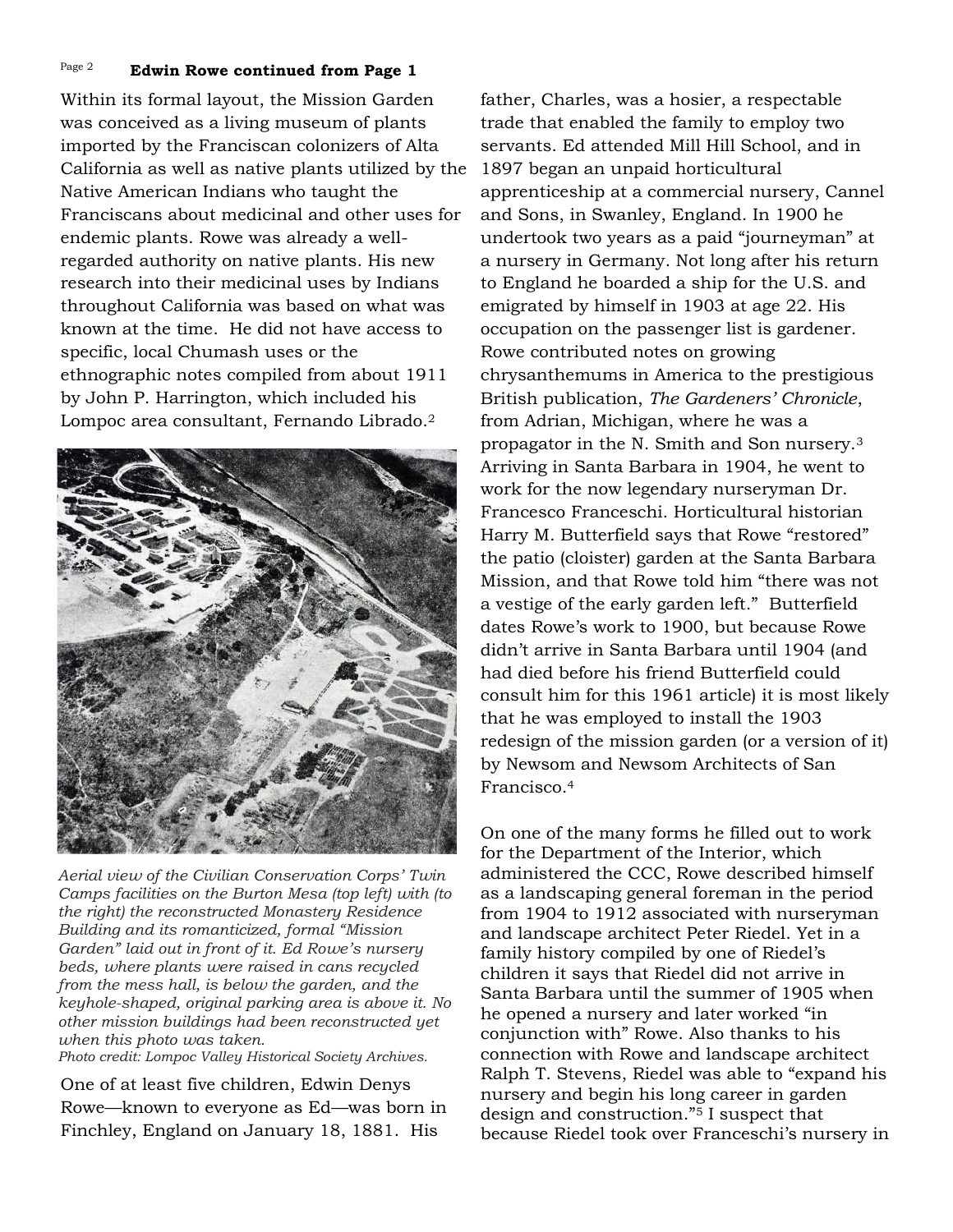

1909 and Franceschi returned to Italy in 1913, it was more practical for Rowe to put the now well-known Riedel's name in the tiny box on his 1935 government application for permanent employment.

In 1910 tall, slim, and handsome Ed Rowe married Frances Welch of Santa Barbara, whose parents were from Ireland. Perhaps his acquaintance with the family explains his reputed fondness for Bushmills Irish Whiskey. Their daughter, Barbara, was born in 1911. By 1912 Rowe was self-employed as a "landscape gardener" (the design-build title in wide use before the American Society of Landscape Architects was founded.) Also in 1912 Rowe

*Edwin Denys Rowe, who planted the "Mission Garden" at La Purisima, explains to high school girls Betty McLaughlin (left) and Gladys Pendley that these hollyhocks (Althea sp.) are among the plants that the Spanish introduced to the new world. Photo by Wilkes, c. 1941, courtesy Community Development and Conservation Collection. SBHC Mss 1. Department of Special Research Collections, UCSB Library, University of California, Santa Barbara.*

compiled a booklet with Charlotte Bowditch entitled *Trees, Shrubs and Plants at Esquina d'Oro*, the name of her property located in the fashionable Upper East neighborhood near the mission in Santa Barbara.<sup>6</sup>

Rowe is described as the landscape architect in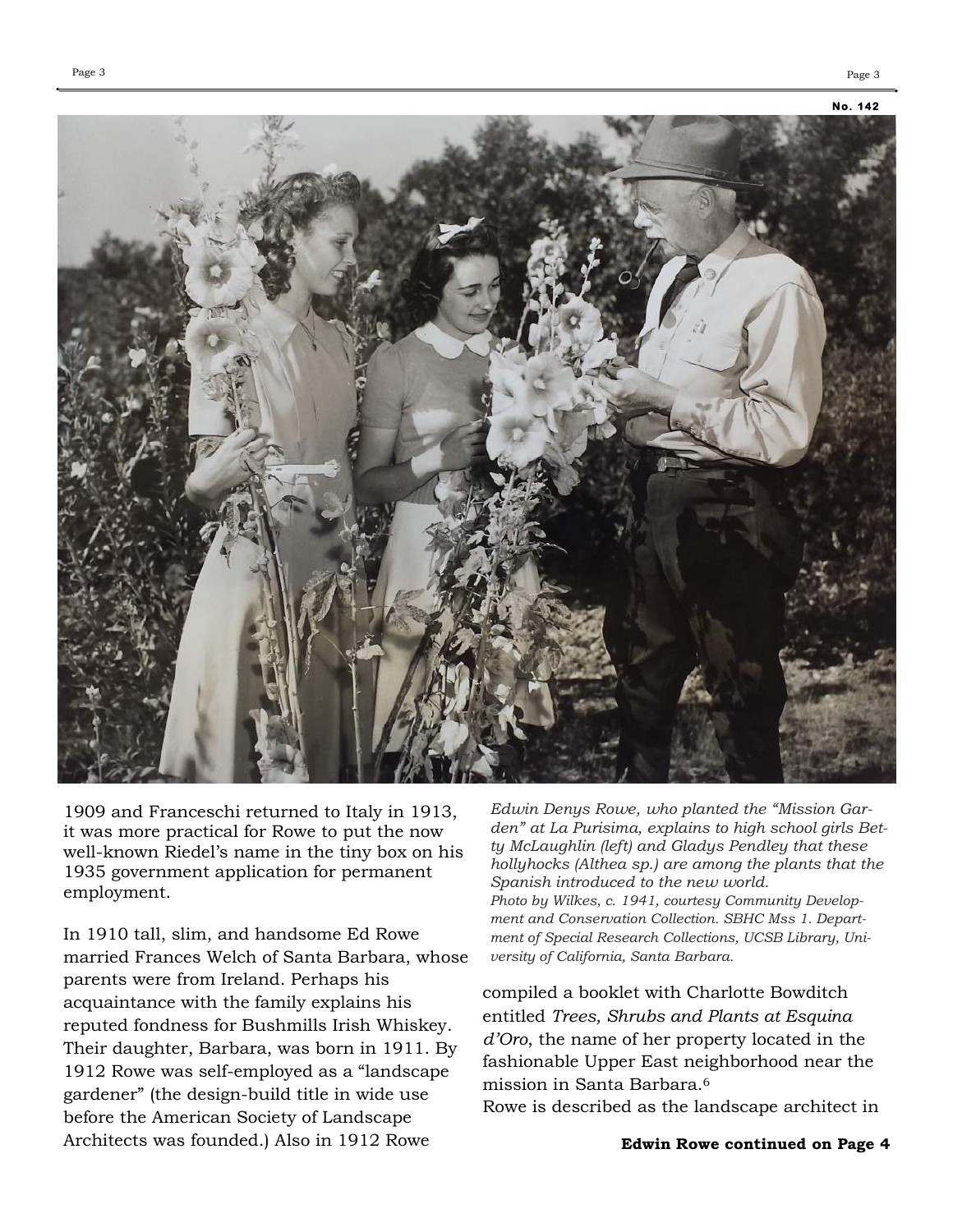## **Edwin Rowe continued from Page 3**

a 1916 professional journal for a residence being designed by architect Russell Ray for Edward Lowe on Sycamore Canyon Road in Montecito, the area favored by many wealthy residents of Santa Barbara. With newly added acreage, the project was actually a redesign of an earlier estate. Typical of the times, in 1920 it was dubbed *El Eliseo* and redesigned again, but Rowe was on to other things.<sup>7</sup> He developed and managed several of the ranches owned by C.B. and Mary Raymond in particular their 200-acre Montecito estate on East Valley Road called *Rancho San Carlos*. <sup>8</sup> In the 1920 census Rowe is listed as a landscape architect. The winter of 1926-1927 was spent in Honolulu, where he was in charge of the planting and construction of the grounds of the Royal Hawaiian Hotel. The landscape design was by Ralph Stevens, and Peter Riedel did construction supervision here as well.

The Great Depression ruined the businesses of many landscape architects, and it apparently did not spare Rowe's. Fortunately for the unemployed, newly-elected president Franklin D. Roosevelt established the Emergency Conservation Work Act (soon to evolve into the Civilian Conservation Corps.) By then a naturalized U.S. citizen and a widower with a grown daughter, 53-year-old Rowe began temporary employment in July 1934 as a Landscape Foreman with the Department of the Interior National Park Service's Emergency Conservation Work Camp SP-29. He also participated in the early planning meetings for the La Purisima Mission reconstruction project. Less than two years later, he had 8,000 plants growing in containers in the nursery area of La Purisima, including 125 different kinds of native plants.<sup>9</sup>

Most of these plants were grown in cans recycled from the mess hall galley and were destined for the Mission Garden, but among them were numerous native California pine species that

Rowe would plant on the Burton Mesa by hook or by crook, one might say.

> The botanically-unique Burton Mesa directly behind the La Purisima mission reconstruction project was the location of the CCC facilities and park headquarters. Called the Twin Camps, two CCC companies slept in barracks here. Years later Rowe recounted the story of his pine tree planting on the Mesa in a letter to a Co-Operative Extension Forester. In the late summer of 1935 I collected seed of Pinus radiata, muricata, coulteri and sabiniana from trees in Santa Barbara County, and procured seed of torreyana from Guy Fleming; these were sown in the fall and winter of 1935, and potted into small containers (milk cans) in the spring and summer of 1936, in the spring of 1937 they went into gallon cans and some were put into five gallon cans in the spring of 1938...I had hoped to plant these on the Mesa, but was unable to get authority to do so, since the policy of the State Park was not to plant anything not indigenous to the district. In the summer whilst building a road through the brush on the Mesa I found a small group of Pinus muricata, young trees, evidently seedlings from a solitary tree that had been burnt off some years previously. This evidence was sufficient to warrant the drafting of a planting plan, on this plan we showed trees along the road and a larger planting on some land that had been cleared some years previously, and was gradually going back to its original condition. This plan was accepted, theoretically Pinus muricata was the only one that should have been planted, but I had the other and was very anxious to see how they would do under the conditions that existed.<sup>10</sup>

Noting the soil type was sand over clay, he goes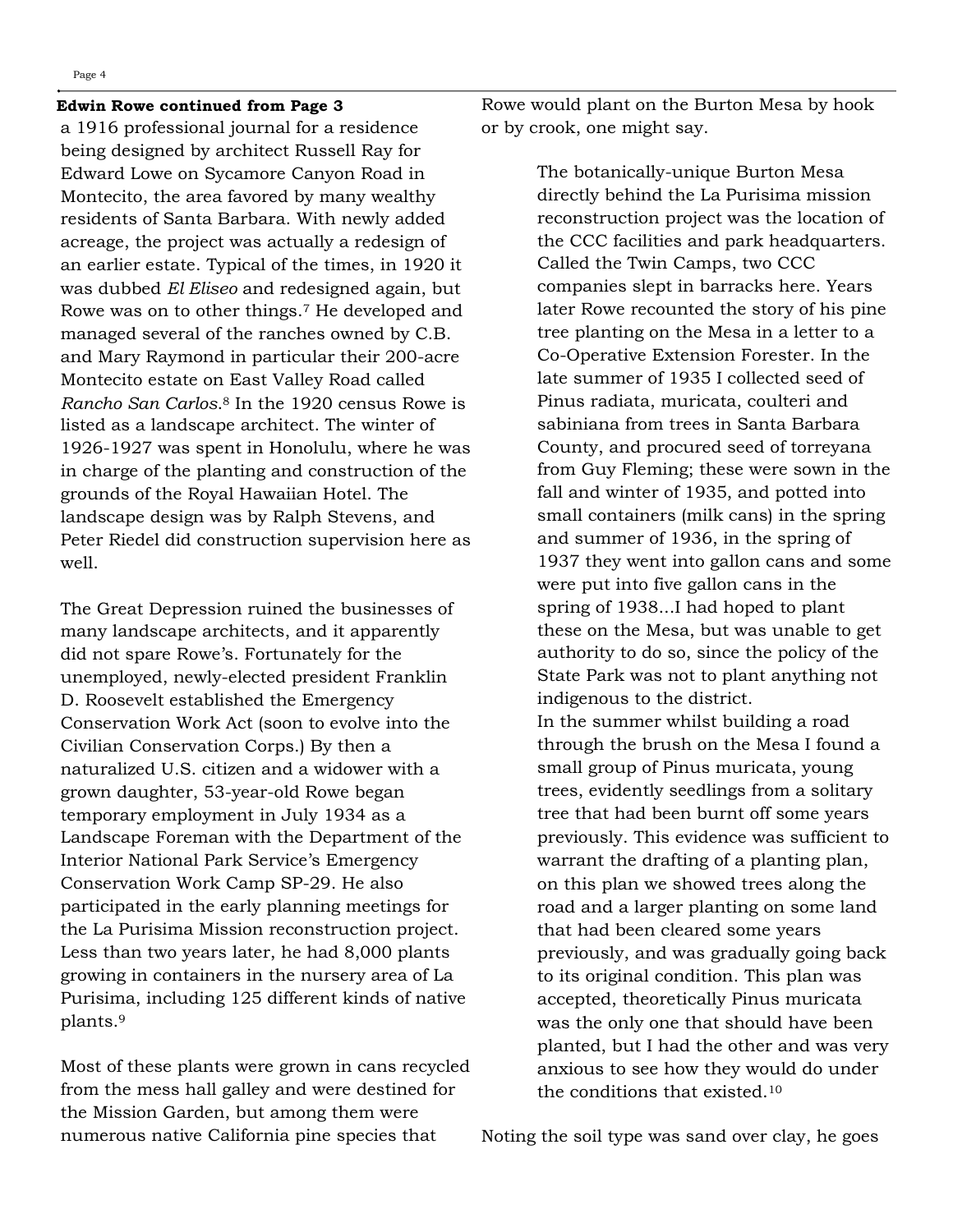on to describe that the young trees had no subsequent care, including irrigation, when two or three hundred were planted on the Mesa in December 1938 following the first rain. Almost all survived with the exception of a couple of species that were not really ready to plant out, and he had poor success with piñon pine (*P. monophyla*; only one made it) and *Pinus remorata* (only four or five survived; Rowe raised them from seed collected by Guy Fleming.)<sup>11</sup>



*Native California pine tree of unknown species planted by Ed Rowe and his crew of CCC enrollees in December 1938 at the Twin Camps on the Burton Mesa with camp flag pole in the distance. Courtesy of California State Parks, Photo 090-31627.*

By 1938, when Rowe planted the pines on the Mesa, the Mission Garden was essentially complete as the setting for the reconstructed Monastery Residence Building. Rowe and his crew of CCC men had transplanted mature, mission-era appropriate olive and date palm trees from miles away to give the garden the appearance of antiquity. In September 1937 the La Purisima State Historical Monument opened to the public (later to become La Purisima Mission State Historic Park.) Rowe continued to maintain the garden, give tours, and work on other parts of the Monument grounds, but the full reconstruction of the rest of the major mission buildings would not be finished until 1941.

## *The second part of this two part series will be continued in Legacy 143*

<sup>1</sup>Anon. "Mission Rebuilding Progresses Rapidly." *The Lompoc Record*, October 23, 1936, 1. I am omitting many citations and acknowledgments from this article as they can be found in my article, "The CCC 'Mission Garden' at La Purisima and its Forgotten Designers." *Eden: The Journal of the California Garden & Landscape History Society*, 22:4 (Fall 2019) 14-37. See also in the same issue Chamberlin, "Louis Brandt (1887-1939): Landscape Architect for the National Park Service in California," 38-39.

**The rest of Part 1's end notes (2-11) for this twopart article will appear in** *Legacy* **143. Also the "Acknowledgments" for both parts will be included at the end of Part 2 in our next issue, Fall 2020.**

**February , March & April 2020 Memorials & Membership Total Number of Members: 377 Memorials Janet Duncan DeGraf Millie Dutra Shirley Tognetti Morinini Paul Tognetti**

**Richard Grossini**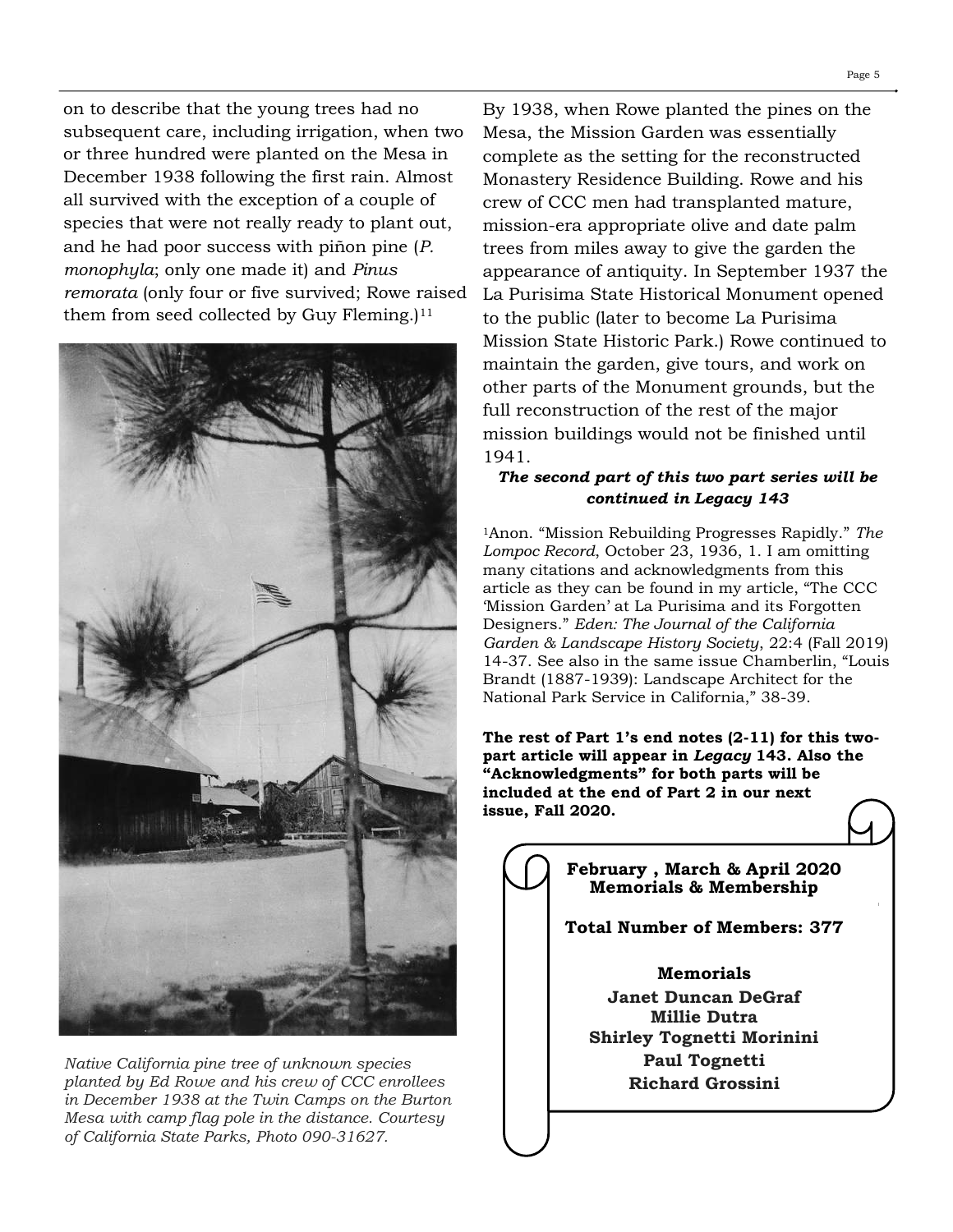### **My name is Ken Ostini,**  Page 6

I am the new President of the Lompoc Historical Society, taking over from Karen Paaske who served for 8 years. It will be difficult replacing Karen as she has done an outstanding job, much thanks to her.

My family has very deep roots in the Lompoc Valley, both the Collier's and Ostini's go back over 100 years and worked on farms and ranches their entire lives. My grandfather Oscar Collier came to the Lompoc Valley in the very early 1900'a from Kansas, while working in the Purisima oil fields, he

met my grandmother Linnie Lee who came here from Minnesota, who helped her mother Carrie Lee cook for the workers. They were married in 1911 living and working in the Santa Barbara area on the Winchester ranch prior to moving to the Salsipuedes ranch in 1918 on Santa Rosa road. Here they raised 9 children: Harry (wife Florence Jensen), Robert (Bob) (wife Vista Viola Moon), Lawrence (wife Patricia), Virginia (husband Harland Wilkins), Barbara (Helen) (husband Reldon Dunlap, Ed Walter), Glenora (Glenny) (husband Charles Howard Ward), Oscar (Alan) (wife Mona Board), my

mother, Frances (husband Joe Ostini, my parents) and John (Red) wife Janice Hanson).

My grandfather, Peter Ostini came to the Lompoc Valley in the very early 1900's from Bellinzona, Switzerland. In 1911 he married my grandmother Maria Dettamanti from Dervio, Italy. Peter and Maria raised 5 children; Hilda (Paaske) husband Deb, Alfred, Josie (Faletti) husband John, Joe (my father) wife Frances Collier and Harry, wife Mary Silva, who also lived on the ranch with their 2 children Larry and Susan (deceased). They were raised on farms on the west valley, Packard Ranch (now Vandenberg AFB), then

finally on the Ostini ranch off of Hapgood road east of Lompoc (where my brother and sister and myself were raised). All my aunts and uncles are deceased, except my Aunt Janice in Buellton (who is related to the Manfrina's).



My parents raised me, my older brother Ed (deceased in 2007), he was married to Marriete Van Ryn of Santa Maria, they have 3 children, Peter Eddie and Anna, my sister Donica (Doni O'Laughlin) who lives in Chico, CA with her husband Kevin, they have 3 children, Zane, Meagan and Shannon. As for me I was married to Laura Minnery of Los Altos, CA until 1998, we had 4 children, Patrick (deceased in 2002), Nicholas, living in Portland, OR, Michael, living in Stony

Point, NC and Katie, living in Milford, KS with her husband Armando, who is in the US Army and their baby daughter Stella. I am now married, since 2006, to my wonderful wife Toni (Yuhas), who has 1 daughter Melissa, with her husband Mark have 4 children, Michelle, Mason, Maxwell ad Madeleine. We love to travel, the theater, music and spending time with our 7 grandkids.

Growing up on a farm/ranch provided great freedom as a kid, we could roam thousands of acres, which included neighbors' ranches; Acin's, Luis's, Mendez's, Rivaldi's, Hayes, Machado's,



Campbell's (Bob and Geri now own our old family ranch), they have been life-long friends. I think some of the fondest memories I have growing up was not only the freedom to roam, but the many times all us kids from neighboring ranches would get together at someone's reservoir for swimming, or a baseball game, or a dance party, or a family BBQ or going swimming below the dam at Cachuma. It was always easy to create an adventure with my sister and cousin Larry. My Uncle Alfred, who never married, lived on the ranch and he could

also help provide us kids with crazy activities. Needless to, say we never really had a dull moment, between ranch chores, cousins, neighbor friends and thousands of acres to roam, couldn't ask for a much better way to grow up.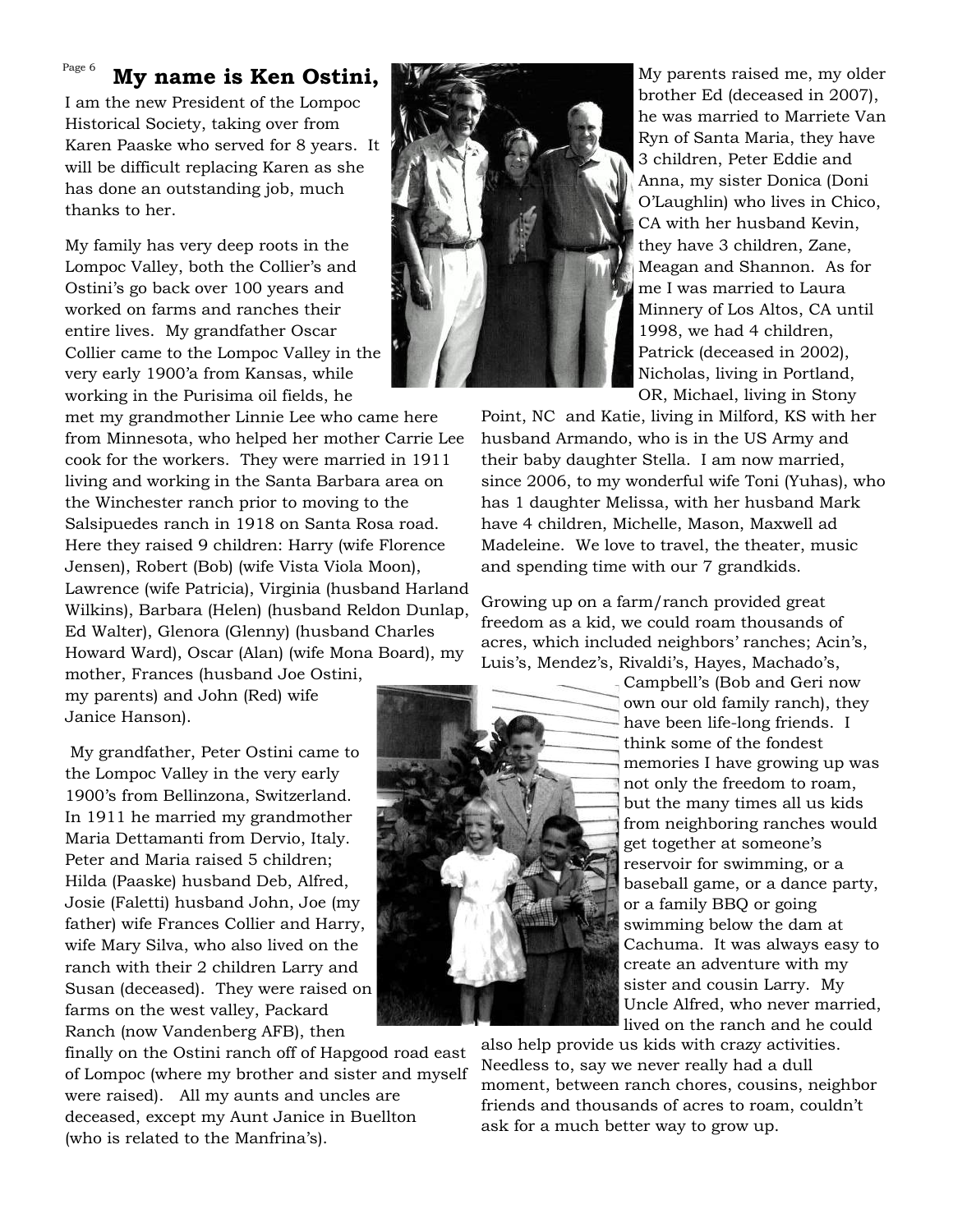## **1918 – 1919 Flu Epidemic at Huyckville by Myra Huyck Manfrina**

 At Huyckville during the 1918-19 Flu Epidemic the house on the West hillside in front of the long row of eucalyptus trees was occupied by two of Minnie Huyck's sons and their wives. Lloyd and Marie Pierce Huyck had married 23 Apr. 1918 and Edgar and Lillie Houghton Huyck had married in December 1918. Minnie, their mother and youngest son Cedric had moved into town at 1223 W Ocean in 1919 and Alma the youngest daughter was living with sister Etta Day in town. The hillside house had been made into a duplex by Dec. 1918 for the two boys, their wives and Edgar's infant daughter, Ilene. Edgar and Lloyd farmed the ranch which extended over the hill to



## Surf.

They all came down with the flu, and everyone who came from town to help them, got it. All the beds in the house were full. Old Doctor Heiges trotted down in his horse and buggy from town, that was also full of sick flu victims Back in town he had evidently run into Marie Huyck's dad, Al Pierce, and informed him of the situation. Al got his place at 612 W Locust (the Henry McCabe ranch) ready for his wife Rosy to take over the care of their animals, hopped on his horse and galloped to Huyckville to take care of the flu victims and all the ranch animals and do the daily chores.

Before he left his own home, Rosy secured a sock soaked in kerosene to his shirt as she had heard it was a deterrent against germs. Al wore it during his stay at Huyckville. It evidently worked because he didn't get the flu and all his patients eventually got well.

 Another remedy keeping the germs away was an Asphidity Bag hung around the neck, filled with a bunch of herbs – fennel, poke weed, sassafras, sage, or likely whatever was handy, boiled up and mixed with a salve or honey—it was said to smell terrible – guess why It worked was no one would come near you – might just work today with Covid 19. Anyway, these were used in the Polio epidemic in the 1940's and '50's also. I'm just guessing at the concoction; I don't have any first hand knowledge of a recipe. Don't know how my Grandfather didn't succumb to the kerosene fumes.

*Minnie Huyck family hillside home at Huyckville, husband Edgar, Sr. had died in 1906, leaving her with 8 kids. That home, and the other two that were on the 3000 acre ranch, ended up in the Camp Cooke mock village in 1941.*



*Newlyweds Lloyd and Marie Huyck seated at the top of the front stairs in 1918.*